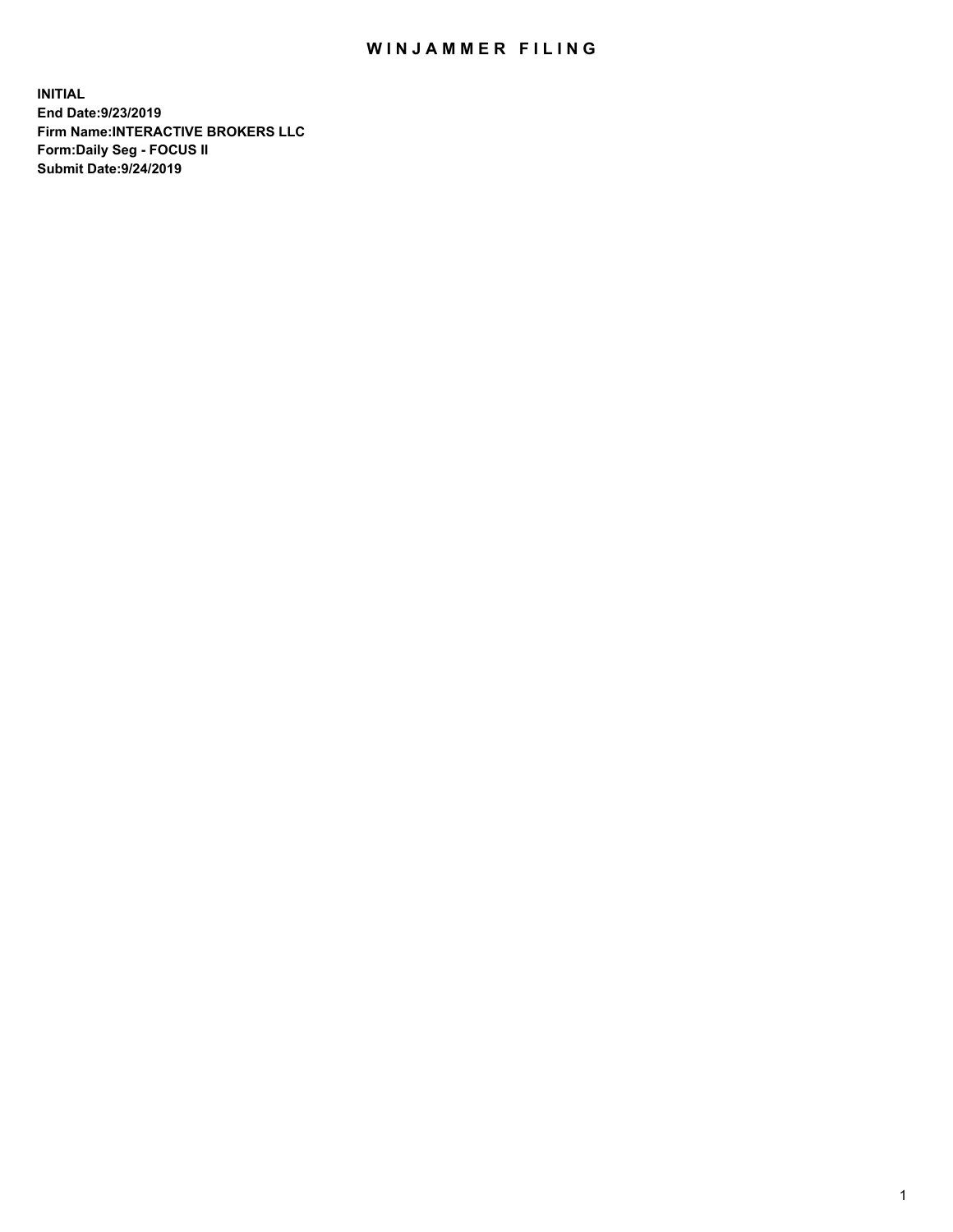**INITIAL End Date:9/23/2019 Firm Name:INTERACTIVE BROKERS LLC Form:Daily Seg - FOCUS II Submit Date:9/24/2019 Daily Segregation - Cover Page**

| Name of Company                                                                                                                                                                                                                                                                                                                | <b>INTERACTIVE BROKERS LLC</b>                                                                           |
|--------------------------------------------------------------------------------------------------------------------------------------------------------------------------------------------------------------------------------------------------------------------------------------------------------------------------------|----------------------------------------------------------------------------------------------------------|
| <b>Contact Name</b>                                                                                                                                                                                                                                                                                                            | James Menicucci                                                                                          |
| <b>Contact Phone Number</b>                                                                                                                                                                                                                                                                                                    | 203-618-8085                                                                                             |
| <b>Contact Email Address</b>                                                                                                                                                                                                                                                                                                   | jmenicucci@interactivebrokers.c<br>om                                                                    |
| FCM's Customer Segregated Funds Residual Interest Target (choose one):<br>a. Minimum dollar amount: ; or<br>b. Minimum percentage of customer segregated funds required:% ; or<br>c. Dollar amount range between: and; or<br>d. Percentage range of customer segregated funds required between:% and%.                         | <u>0</u><br>$\overline{\mathbf{0}}$<br>155,000,000 245,000,000<br>0 <sub>0</sub>                         |
| FCM's Customer Secured Amount Funds Residual Interest Target (choose one):<br>a. Minimum dollar amount: ; or<br>b. Minimum percentage of customer secured funds required:%; or<br>c. Dollar amount range between: and; or<br>d. Percentage range of customer secured funds required between:% and%.                            | <u>0</u><br>$\overline{\mathbf{0}}$<br>80,000,000 120,000,000<br><u>00</u>                               |
| FCM's Cleared Swaps Customer Collateral Residual Interest Target (choose one):<br>a. Minimum dollar amount: ; or<br>b. Minimum percentage of cleared swaps customer collateral required:% ; or<br>c. Dollar amount range between: and; or<br>d. Percentage range of cleared swaps customer collateral required between:% and%. | $\overline{\mathbf{0}}$<br>$\underline{\mathbf{0}}$<br>$\underline{0}$ $\underline{0}$<br>0 <sub>0</sub> |

Attach supporting documents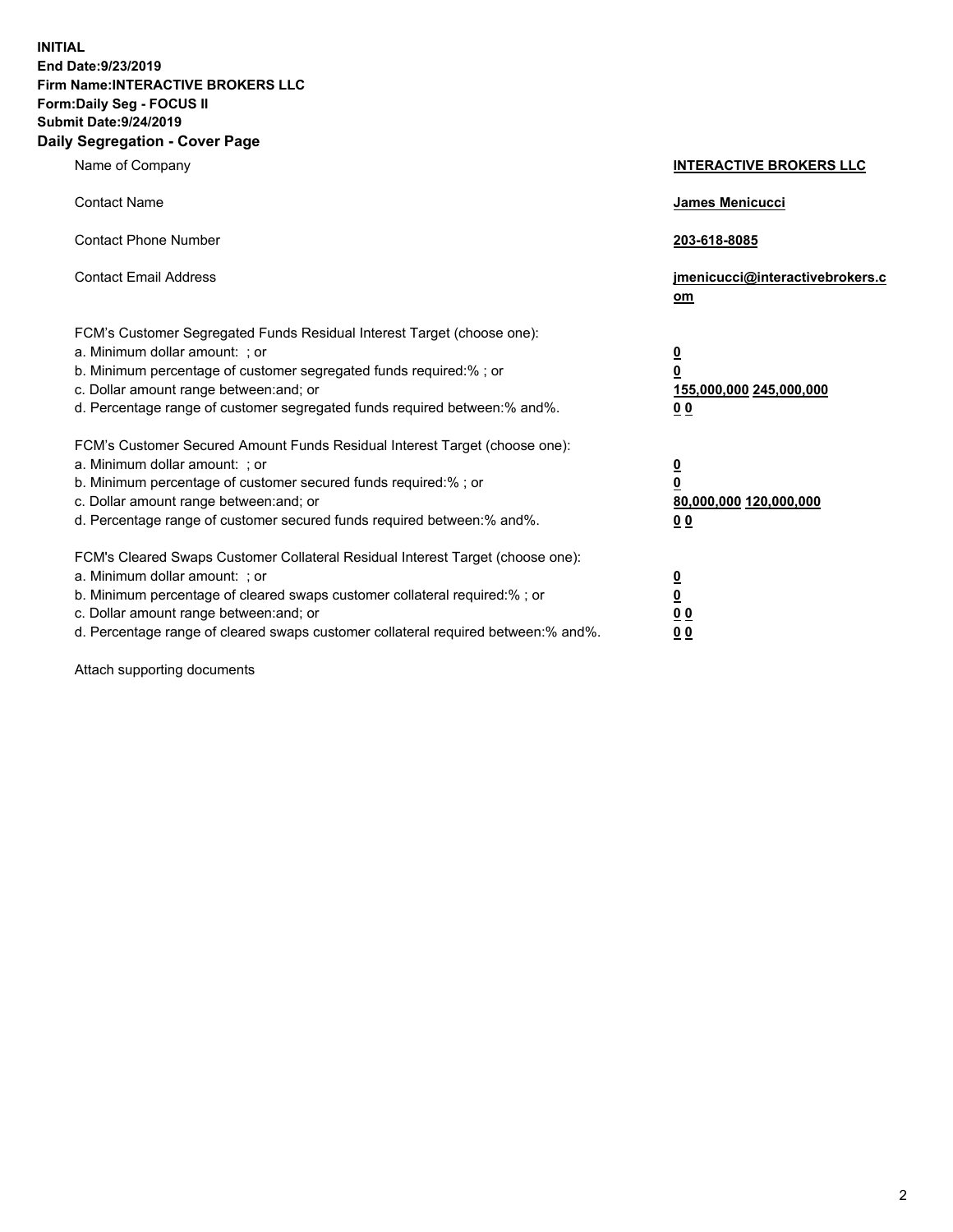## **INITIAL End Date:9/23/2019 Firm Name:INTERACTIVE BROKERS LLC Form:Daily Seg - FOCUS II Submit Date:9/24/2019 Daily Segregation - Secured Amounts**

|     | Daily Segregation - Secured Amounts                                                                                         |                                  |
|-----|-----------------------------------------------------------------------------------------------------------------------------|----------------------------------|
|     | Foreign Futures and Foreign Options Secured Amounts                                                                         |                                  |
|     | Amount required to be set aside pursuant to law, rule or regulation of a foreign                                            | $0$ [7305]                       |
|     | government or a rule of a self-regulatory organization authorized thereunder                                                |                                  |
| 1.  | Net ledger balance - Foreign Futures and Foreign Option Trading - All Customers                                             |                                  |
|     | A. Cash                                                                                                                     | -179,435,991 [7315]              |
|     | B. Securities (at market)                                                                                                   | $0$ [7317]                       |
| 2.  | Net unrealized profit (loss) in open futures contracts traded on a foreign board of trade                                   | 689,077,586 [7325]               |
| 3.  | Exchange traded options                                                                                                     |                                  |
|     | a. Market value of open option contracts purchased on a foreign board of trade                                              | <b>32,765</b> [7335]             |
|     | b. Market value of open contracts granted (sold) on a foreign board of trade                                                | $-27,410$ [7337]                 |
| 4.  | Net equity (deficit) (add lines 1. 2. and 3.)                                                                               | 509,646,950 [7345]               |
| 5.  | Account liquidating to a deficit and account with a debit balances - gross amount                                           | 12,382 [7351]                    |
|     | Less: amount offset by customer owned securities                                                                            | 0 [7352] 12,382 [7354]           |
| 6.  | Amount required to be set aside as the secured amount - Net Liquidating Equity                                              | 509,659,332 [7355]               |
|     | Method (add lines 4 and 5)                                                                                                  |                                  |
| 7.  | Greater of amount required to be set aside pursuant to foreign jurisdiction (above) or line                                 | 509,659,332 [7360]               |
|     | 6.                                                                                                                          |                                  |
|     | FUNDS DEPOSITED IN SEPARATE REGULATION 30.7 ACCOUNTS                                                                        |                                  |
| 1.  | Cash in banks                                                                                                               |                                  |
|     | A. Banks located in the United States                                                                                       | 89,688,543 [7500]                |
| 2.  | B. Other banks qualified under Regulation 30.7                                                                              | 0 [7520] 89,688,543 [7530]       |
|     | Securities                                                                                                                  |                                  |
|     | A. In safekeeping with banks located in the United States                                                                   | 462,582,450 [7540]               |
| 3.  | B. In safekeeping with other banks qualified under Regulation 30.7<br>Equities with registered futures commission merchants | 0 [7560] 462,582,450 [7570]      |
|     | A. Cash                                                                                                                     | $0$ [7580]                       |
|     | <b>B.</b> Securities                                                                                                        | $0$ [7590]                       |
|     | C. Unrealized gain (loss) on open futures contracts                                                                         | $0$ [7600]                       |
|     | D. Value of long option contracts                                                                                           | $0$ [7610]                       |
|     | E. Value of short option contracts                                                                                          | 0 [7615] 0 [7620]                |
| 4.  | Amounts held by clearing organizations of foreign boards of trade                                                           |                                  |
|     | A. Cash                                                                                                                     | $0$ [7640]                       |
|     | <b>B.</b> Securities                                                                                                        | $0$ [7650]                       |
|     | C. Amount due to (from) clearing organization - daily variation                                                             | $0$ [7660]                       |
|     | D. Value of long option contracts                                                                                           | $0$ [7670]                       |
|     | E. Value of short option contracts                                                                                          | 0 [7675] 0 [7680]                |
| 5.  | Amounts held by members of foreign boards of trade                                                                          |                                  |
|     | A. Cash                                                                                                                     | -605,283,322 [7700]              |
|     | <b>B.</b> Securities                                                                                                        | $0$ [7710]                       |
|     | C. Unrealized gain (loss) on open futures contracts                                                                         | 682,852,456 [7720]               |
|     | D. Value of long option contracts                                                                                           | 32,765 [7730]                    |
|     | E. Value of short option contracts                                                                                          | -27,410 [7735] 77,574,489 [7740] |
| 6.  | Amounts with other depositories designated by a foreign board of trade                                                      | $0$ [7760]                       |
| 7.  | Segregated funds on hand                                                                                                    | $0$ [7765]                       |
| 8.  | Total funds in separate section 30.7 accounts                                                                               | 629,845,482 [7770]               |
| 9.  | Excess (deficiency) Set Aside for Secured Amount (subtract line 7 Secured Statement                                         | 120,186,150 [7380]               |
|     | Page 1 from Line 8)                                                                                                         |                                  |
| 10. | Management Target Amount for Excess funds in separate section 30.7 accounts                                                 | 80,000,000 [7780]                |
| 11. | Excess (deficiency) funds in separate 30.7 accounts over (under) Management Target                                          | 40,186,150 [7785]                |
|     |                                                                                                                             |                                  |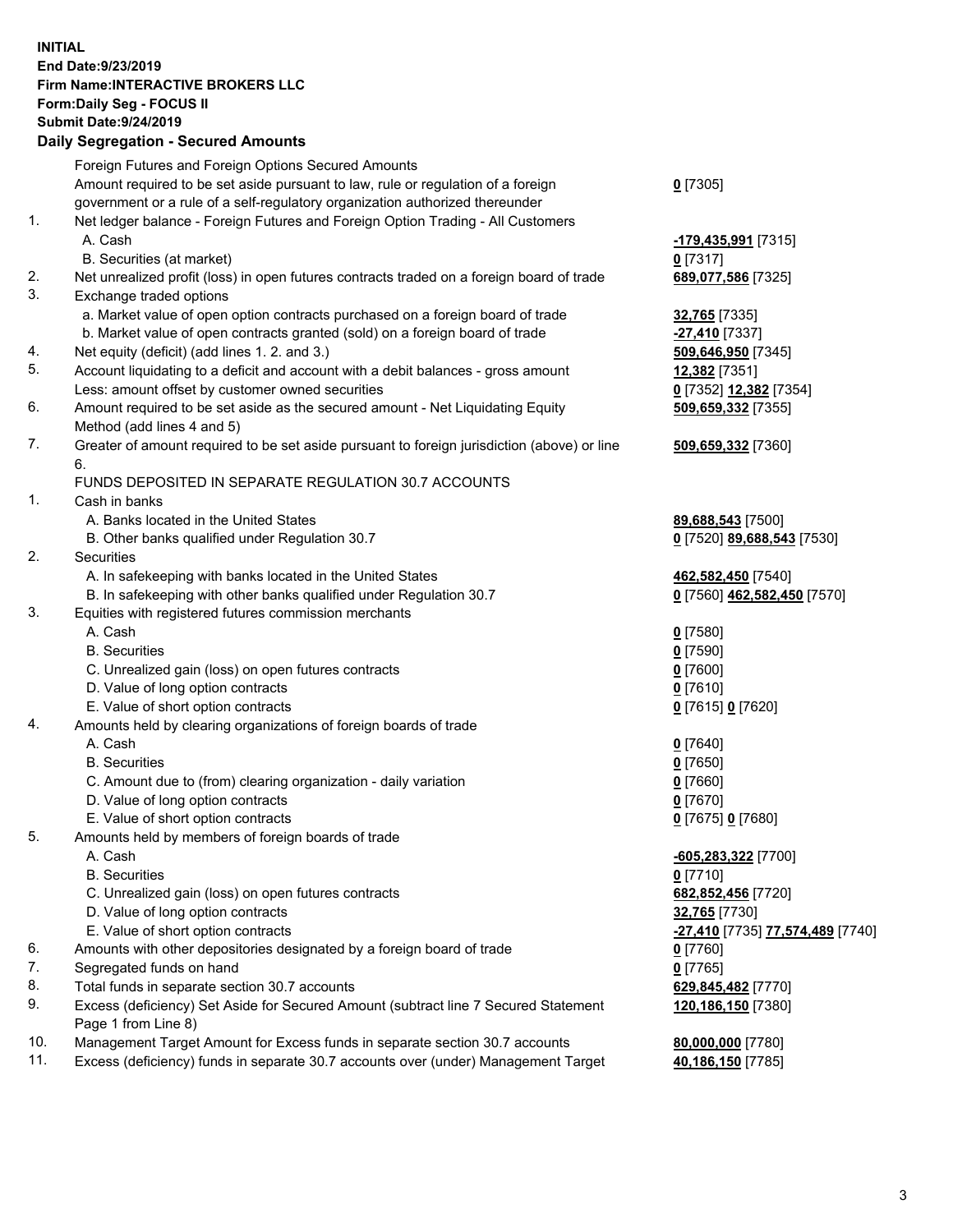**INITIAL End Date:9/23/2019 Firm Name:INTERACTIVE BROKERS LLC Form:Daily Seg - FOCUS II Submit Date:9/24/2019 Daily Segregation - Segregation Statement** SEGREGATION REQUIREMENTS(Section 4d(2) of the CEAct) 1. Net ledger balance A. Cash **4,095,856,912** [7010] B. Securities (at market) **0** [7020] 2. Net unrealized profit (loss) in open futures contracts traded on a contract market **34,539,283** [7030] 3. Exchange traded options A. Add market value of open option contracts purchased on a contract market **224,665,547** [7032] B. Deduct market value of open option contracts granted (sold) on a contract market **-202,277,005** [7033] 4. Net equity (deficit) (add lines 1, 2 and 3) **4,152,784,737** [7040] 5. Accounts liquidating to a deficit and accounts with debit balances - gross amount **1,251,087** [7045] Less: amount offset by customer securities **0** [7047] **1,251,087** [7050] 6. Amount required to be segregated (add lines 4 and 5) **4,154,035,824** [7060] FUNDS IN SEGREGATED ACCOUNTS 7. Deposited in segregated funds bank accounts A. Cash **1,020,803,549** [7070] B. Securities representing investments of customers' funds (at market) **2,059,018,050** [7080] C. Securities held for particular customers or option customers in lieu of cash (at market) **0** [7090] 8. Margins on deposit with derivatives clearing organizations of contract markets A. Cash **4,293,645** [7100] B. Securities representing investments of customers' funds (at market) **1,268,900,996** [7110] C. Securities held for particular customers or option customers in lieu of cash (at market) **0** [7120] 9. Net settlement from (to) derivatives clearing organizations of contract markets **6,974,087** [7130] 10. Exchange traded options A. Value of open long option contracts **224,815,623** [7132] B. Value of open short option contracts **-202,479,208** [7133] 11. Net equities with other FCMs A. Net liquidating equity **0** [7140] B. Securities representing investments of customers' funds (at market) **0** [7160] C. Securities held for particular customers or option customers in lieu of cash (at market) **0** [7170] 12. Segregated funds on hand **0** [7150] 13. Total amount in segregation (add lines 7 through 12) **4,382,326,742** [7180] 14. Excess (deficiency) funds in segregation (subtract line 6 from line 13) **228,290,918** [7190] 15. Management Target Amount for Excess funds in segregation **155,000,000** [7194]

16. Excess (deficiency) funds in segregation over (under) Management Target Amount Excess

**73,290,918** [7198]